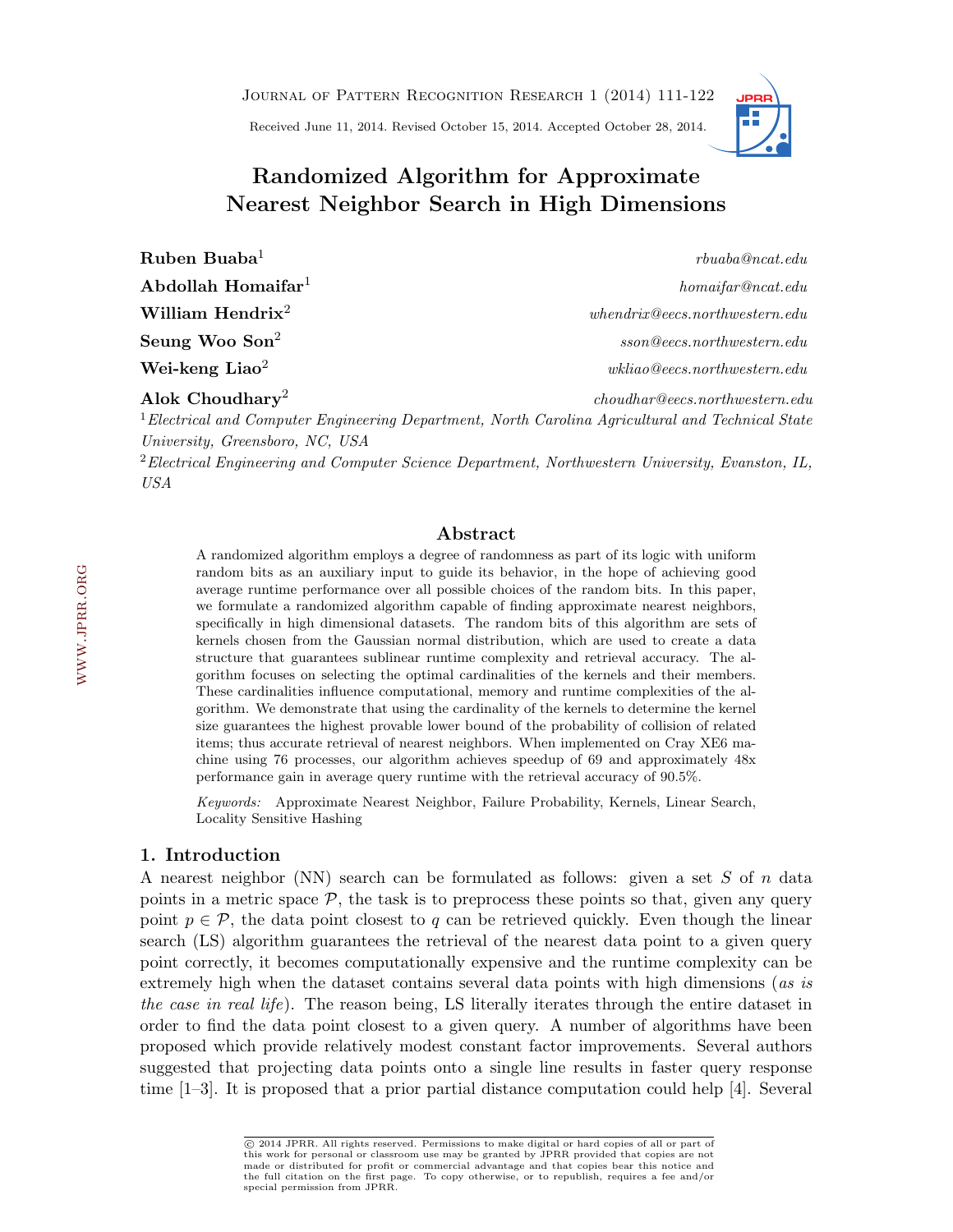articles on nearest neighbor search in datasets exist [\[5–](#page-10-3)[9\]](#page-10-4). For uniformly distributed data points, expected query runtime is achievable by algorithms that decompose the search space into regular grids [\[10,](#page-10-5) [11\]](#page-10-6). Friedman, et al. generalized these results and reported that  $\mathcal{O}(n)$  space and  $\mathcal{O}(\log n)$  query time are possible using kd-trees [\[12\]](#page-10-7). However, even these methods suffer as dimensionality increases because the constant factors hidden in the asymptotic query runtime grow rapidly.

In reality, the dataset for most applications is dynamic - the dataset grows as new data is collected. Consequently, similarity search algorithms should scale to produce output within a reasonable timespan irrespective of the growth of the dataset. Thus, scalability with sublinear runtime complexity is paramount. Similarity search is a key component for many application areas, including but not limited to image and video database retrieval, data compression, information retrieval, pattern recognition, statistics and data analysis, and knowledge discovery and data mining [\[13,](#page-10-8) [14\]](#page-10-9).

Over the years, intensive research has been conducted either to use trees, K-means clustering/classification or hashes to develop a space-partitioned data structure that would have a sublinear runtime [\[15\]](#page-10-10). Unfortunately, it is shown both theoretically and empirically that these solutions provide little or no improvement over the LS algorithm for large high dimensional dataset [\[16,](#page-10-11)[17\]](#page-10-12). Consequently, several researchers have become proponents of the use of approximate nearest neighbor (ANN) search algorithms [\[16–](#page-10-11)[22\]](#page-11-1). The fundamental idea being, in practice, an ANN is almost as good as its exact nearest neighbor counterpart in most cases. Since a distance measure is what is often used for estimating how close two data points are, a small deviation in the distance should not adversely influence the similarity estimation unless the nearest neighbor problem itself is unstable [\[23,](#page-11-2) [24\]](#page-11-3). This notion of approximation forms the basis of a novel similarity search algorithm known as the Locality Sensitive Hashing (LSH), which was first introduced in [\[20\]](#page-10-13). LSH falls under randomized algorithms that use random input to reduce the expected runtime and memory usage, but always terminate with a correct result in a bounded amount of time. This technique drastically reduces the runtime complexity at the expense of a small probability of failing to find the absolute closest match.

Other algorithms that utilize randomness include hyper-encryption, Bayesian networks, random neural networks and probabilistic cellular automata. Quick sort is a familiar, commonly used algorithm in which randomness can be useful. Any deterministic version of this algorithm requires  $\mathcal{O}(n^2)$  time to sort n numbers for some well-defined class of degenerate inputs [\[25\]](#page-11-4). However, if the algorithm selects pivot elements uniformly at random, it has a provably high probability of sorting the n numbers in  $\mathcal{O}(n \log n)$  time regardless of the characteristics of the input.

Another example can be found in computational geometry, where a standard technique to build a structure like a convex hull or Delaunay triangulation using a technique known as randomized incremental construction is to randomly permute the input points and then insert them one by one into the existing structure [\[25\]](#page-11-4). The randomization ensures that the expected number of changes to the structure caused by an insertion is small. Thus, the expected running time of the algorithm can be bounded. This paper provides optimal parameterization of the LSH that guarantees the lowest provable runtime complexity and memory usage.

#### <span id="page-1-0"></span>1.1 Paper Organization

The remainder of this paper is organized as follows: next sub-section formulates the problem; section 2 offers the background of LSH in general; section 3 explains theorems and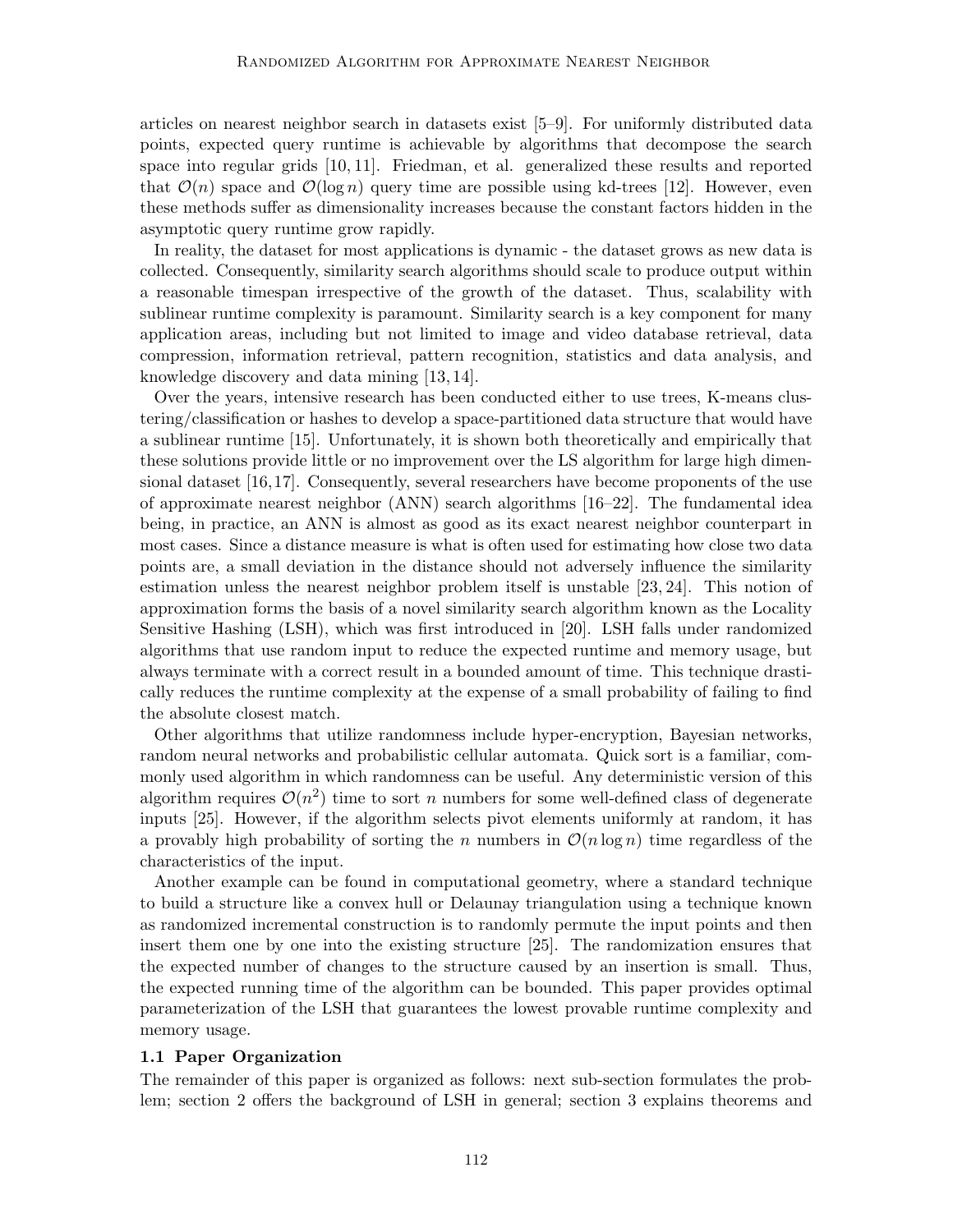

Fig. 1: R-c NN.

parametric constraints of the proposed technique; section 4 discusses the complexity of LSH; section 5 offers experimental evaluation of LSH on real data; and section 6 draws the conclusion.

# 1.2 Notations and Problem Definition

Unless otherwise stated, the following parameter notations are used throughout this paper. P is a set of n data points in d-dimensional space  $\mathbb{R}^d$ . A query data point and any other point are denoted by q and p respectively such that  $p \neq q \in \mathcal{P}$ . A sphere of radius R centered at q is denoted by  $\beta(q, R)$ . For any  $\varepsilon > 0$ ,  $c = 1 + \varepsilon$  is the approximation factor such that  $cR > R$ . The  $l_2$  norm of p is denoted by  $||p||_2$ . The expected number of data points per bucket (i.e. load factor) is denoted by  $\alpha$ . The goal is to select the cardinality of random Gaussian kernels (denoted by  $L$ ) and the size of vector fields (denoted by  $k$ ) in each kernel that would guarantee optimal runtime and memory space of LSH algorithm to find  $p$  from  $\mathcal P$  given  $q$ .

In other words, this algorithm is to solve the  $(R, c)$ -nearest neighbor problem in the  $l_2$ *norm* space defined as follows (see Fig. [1\)](#page-1-0): if  $\exists q^* : ||q - q^*||_2 \leq R$  then in sublinear runtime, report any point  $p : ||q - p||_2 \leq cR$ , if it exists.

# 2. LSH Background

Locality Sensitive Hashing (LSH) is an index-based data structure that allows spatial item retrieval over a large dataset. The basic idea underlying the operation and the effectiveness of the LSH is that the algorithm is able to organize the data points in a given dataset into small clusters (buckets) by using random distance-preserving projections. In other words, distance between two data points  $p, q \in \mathbb{R}^d$  (i.e.  $d \in \mathbb{Z}^+$ ) in high-dimensional space is preserved in lower dimension with some small failure probability,  $\delta$ , to do so [\[26\]](#page-11-5).

Suppose the real number line is chopped into segments numbered  $0, 1, \ldots, m-1$  to form a table with m slots. If integer values are assigned to the data points based on which segment they project to, then intuitively, making several projections certainly increases the probability,  $P_1$  of nearby (local) points projecting to the same slot and decreases the probability,  $P_2$  of remote points from projecting to the same slot. To further guarantee this, several sets of random vectors (hereafter referred to as hash functions) are used to perform the scalar projections. Whenever two or more items hash into the same bucket on any table, collisions occur, and these can be resolved using double hashing, a linked list, or chaining. A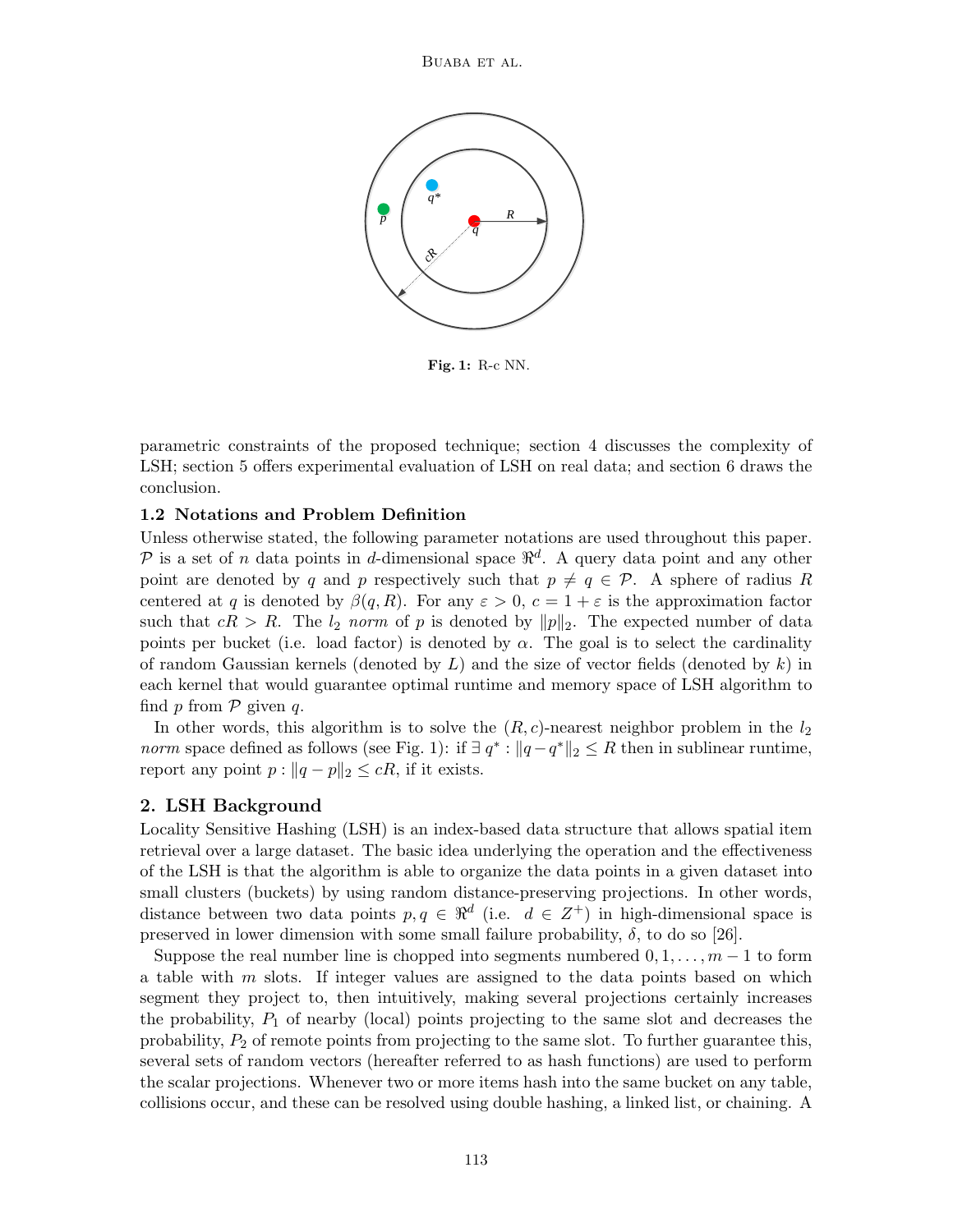well-developed hash function tries to amplify the gap between the two probabilities,  $P_1$  and  $P_2$ . To achieve this goal, the hash functions must be locality sensitive and universal [\[27\]](#page-11-6).

**Definition 1.** A family of hash functions,  $\mathcal{H} = \{h_{ij} \in h_j : \mathcal{P} \to U\}$  each  $h_{ij}$  is a vector field from kernel  $h_j$  mapping one point from domain  $P$  to domain U, is said to be  $P_1 > P_2$ ,  $cR > R$  locality-sensitive if for any  $p, q \in \mathcal{P}$ :

- if  $p \in \beta(q, R)$ ,  $Pr[h_{ij}(p) = h_{ij}(q)] \geq P_1(\lambda p)$
- if  $p \notin \beta(q, cR)$ ,  $Pr[h_{ij}(p) = h_{ij}(q)] \leq P_2(\textit{'low'})$

On the other hand, suppose  $P$  is a universe of keys, and  $H$  is a family of a finite collection of hash functions, each mapping U to  $0, 1, \ldots, m-1$ , H is said to be universal if  $\forall p, q \in \mathcal{P}$ and  $p \neq q$ ,  $Pr[h_{ij} \in \mathcal{H} : h_{ij}(p) = h_{ij}(q)] = \mathcal{H}/m$ .

Creation of hash tables is normally fast and simple if the objects in the dataset are binary strings (i.e.  $\{0,1\}$ <sup>d</sup>) [\[16,](#page-10-11)[20\]](#page-10-13) - the biggest drawback of LSH. In spite of this limitation, LSH has been used in a number of applications involving non-binary datasets [\[28–](#page-11-7)[35\]](#page-11-8). To handle non-binary datasets, the algorithm has to be extended to the  $l_2$  norm by embedding  $l_2$  space into  $l_1$  space, and then  $l_1$  space into the binary Hamming space. For a dynamic dataset, the major advantage of LSH over tree-based data structures is its ability to support deletion and insertion operations with  $\mathcal{O}(1)$  time complexity [\[15\]](#page-10-10).

Once the hash table is created and stored, for any query point  $q \in \mathcal{H}$ , the  $(R, c)$ -NNs can be found by hashing q and retrieving data points stored in the buckets  $h_1(p), h_2(p), \ldots$ ,  $h_L(p)$  into which the query point has hashed. Therefore, when the load factor varies, there is a trade-off between a larger table with a smaller final linear search or a more compact table with more data points to consider in the final search. The  $(R, c)$ -NN search is terminated after finding the first 2L data points (including duplicates) closet to  $q$  [\[15\]](#page-10-10). The parameters  $k$  and  $L$  are chosen such that the following two conditions hold with constant probabilities:

**Lemma 1.** If  $q^* \in \beta(q, R)$ , then  $h_j(q^*) = h_j(q)$  for some  $j \in \{1, 2, ..., L\}$ .

**Lemma 2.** The expected number of collision of q with any point  $q \in \mathcal{P}$  such that  $p \in \beta(q, cR)$ is less than 2L.

# 3. Theory and Constraints

The LSH algorithm works with some basic theorems and parametric constraints. These theorems and constraints are analyzed.

#### 3.1 s-Stable Distribution

Stable distributions are defined as limits of normalized sums of independent identically distributed variables [\[36\]](#page-11-9).

**Theorem 1.** A distribution D is said to be s-stable if there exists  $s \geq 0$ , such that for any N real numbers  $u_1, u_2, \ldots, u_N$  and independent identically distributed random variables,  $X_1, X_2, \ldots, X_N$  with distribution D, the random variable,  $\sum_{i=1}^N u_i X_i$  has the same distribution as the variable  $\left(\sum_{i=1}^N |u_i|^s\right)^{1/s}$ , where X is a random variable with distribution  $D.$ 

For  $s \in [0, 2]$ , there exist stable distributions [\[36\]](#page-11-9). However, the focus is shifted to the case where  $s = 2$  since the distance measure normally used is the  $l_2$  norm (the Euclidean space).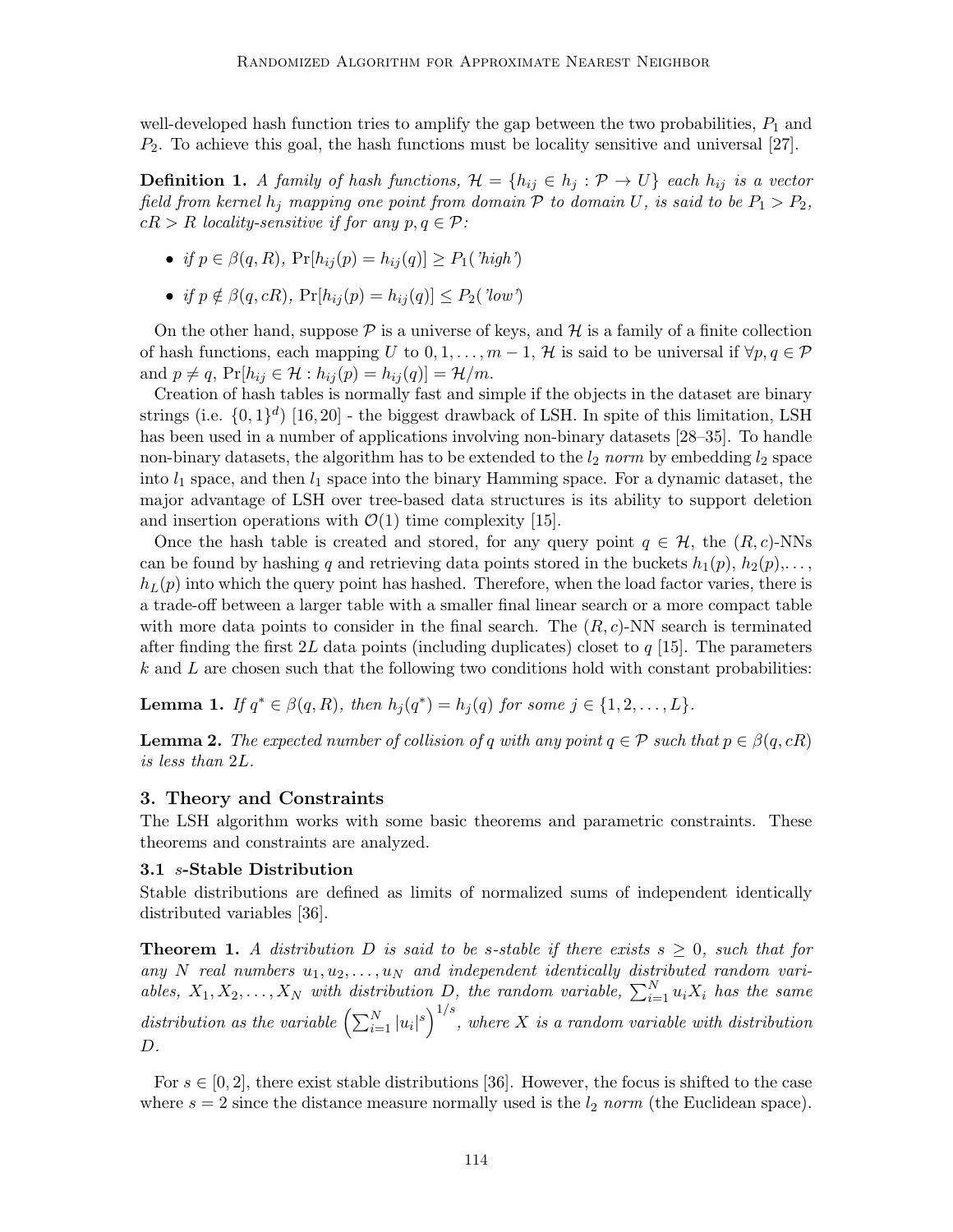Under this choice, the normal Gaussian distribution denoted by  $\mathcal{N}(0,1)$  with a probability distribution function,  $f(x) = \frac{1}{\sqrt{2}}$  $\frac{1}{2\pi}e^{-x^2/2}$  is 2-stable.

Suppose a random vector  $h_{ij} \in \mathbb{R}^d$  is chosen from the standard Gaussian distribution,  $h_{ij} \sim \mathcal{N}(0, 1)$  and p is any vector such that  $p \in \mathbb{R}^d \to p = [p_1, p_2, \dots, p_d]$ . Then, the scalar dot product  $h_{ij} \cdot p$  is a random variable which tends to be distributed as  $||p||_2 h_{ij}$ , where  $h_{ij}$ is a random variable with 2-stable distribution and  $||p||_2$  is the  $l_2$  norm of vector p given as  $||p||_2 = \left(\sum_{z=1}^d p_z^2\right)^{1/2}$ . Thus, the difference,  $h_{ij} \cdot p - h_{ij} \cdot q$  tends to be distributed as  $||q - p||_2 h_{ij}$ . Small collections of such dot products corresponding to different  $h_{ij} \in h_j$  can be used to estimate  $||q - p||_2$ , the  $l_2$  norm between the two data points p and q. Thus, the LSH scheme is said to be  $l_2$ -embedding and the  $l_2$  norm forms the similarity metric for finding the nearest neighbors of a given query data point.

#### 3.2 Evaluating Prior Probabilities  $P_1$  and  $P_2$

Suppose  $c = ||q - p||_2$  and  $b_{ij}$  is an offset drawn uniformly from [0,  $\alpha$ ] at random. Also assume that  $h_j$  is a family of k hash functions drawn randomly and independently from  $\mathcal{N}(0, 1)$  such that  $h_j = [h_{1j}, h_{2j}, \dots, h_{kj}]$ . The hash value of p can be computed as

$$
h_j(p) = \left[ \left[ \frac{h_{1j} \cdot p + b_{1j}}{\alpha} \right], \left[ \frac{h_{2j} \cdot p + b_{2j}}{\alpha} \right], \dots, \left[ \frac{h_{kj} \cdot p + b_{kj}}{\alpha} \right] \right]
$$

From the 2-stable distribution, the difference,  $h_{ij} \cdot p - h_{ij} \cdot q$  for any i<sup>th</sup> hash function has the same distribution as  $ch_{ij}$ . The probability,  $Pr(c)$  that p collides with q is given by equation [\(1\)](#page-4-0). The  $F(\cdot)$  in equation (1) represents the probability density function of the absolute value of the Gaussian distribution.

<span id="page-4-0"></span>
$$
\Pr(c) = \Pr[h_{ij}(p) = h_{ij}(q)] = \int_0^\alpha \frac{1}{c} F\left(\frac{t}{c}\right) \left(1 - \frac{t}{\alpha}\right) dt \tag{1}
$$

It should be noted that for a given  $\alpha$ , the probability of collision decreases monotonically with c. This means that the probability of collision is high if  $\|p - q\|_2$  is small and low if  $\|p - q\|_2$  is large respectively. Thus, as per the definition of locality-sensitivity, for this to be  $P_1 > P_2$ , c-sensitive,  $P_1 = \Pr(c = 1)$  and  $P_2 = \Pr(c > 1)$ . Solving this yields equations [\(2\)](#page-4-1) and [\(3\)](#page-4-2) with  $F_{\text{cdf}}(\cdot)$  being the cumulative distribution function of the Gaussian random variable.

<span id="page-4-1"></span>
$$
P_1 = 1 - 2F_{\text{cdf}}(-\alpha) - \frac{2}{\sqrt{2\pi}\alpha} \left( 1 - e^{-\alpha^2/2} \right)
$$
 (2)

$$
P_2 = 1 - 2F_{\text{cdf}}(-\alpha/c) - \frac{2}{\sqrt{2\pi}\alpha/c} \left(1 - e^{-\alpha^2/2c^2}\right)
$$
 (3)

<span id="page-4-2"></span>These prior probabilities influence the performance measure  $\rho = \ln P_1 / \ln P_2$  (i.e. amplification gap), which is obtained by selecting  $\alpha$  that minimizes this ratio at a specific c. An approximate solution is given as  $\rho(c) \approx 1/c$  by [\[20\]](#page-10-13)  $\alpha = 4$ . However, we show that  $\alpha = 5$ gives a better optimal value for  $\rho$  than that of  $\alpha = 4$  [\[37\]](#page-11-10).

#### 3.3 Cardinalities of Kernels and Kernel Size

The number of kernels  $(L)$  and the kernel size  $(k)$  play key roles in the performance of the LSH algorithm. From equation [\(2\)](#page-4-1), the probability of collision for a single scalar projection is  $P_1$ . Let  $\delta$  be the probability of false negatives; a typical choice of  $\delta$  is 0.1 [\[15\]](#page-10-10). Thus, the probability of no collision under all k projections is given by  $1 - (P_1)^k$ . This means that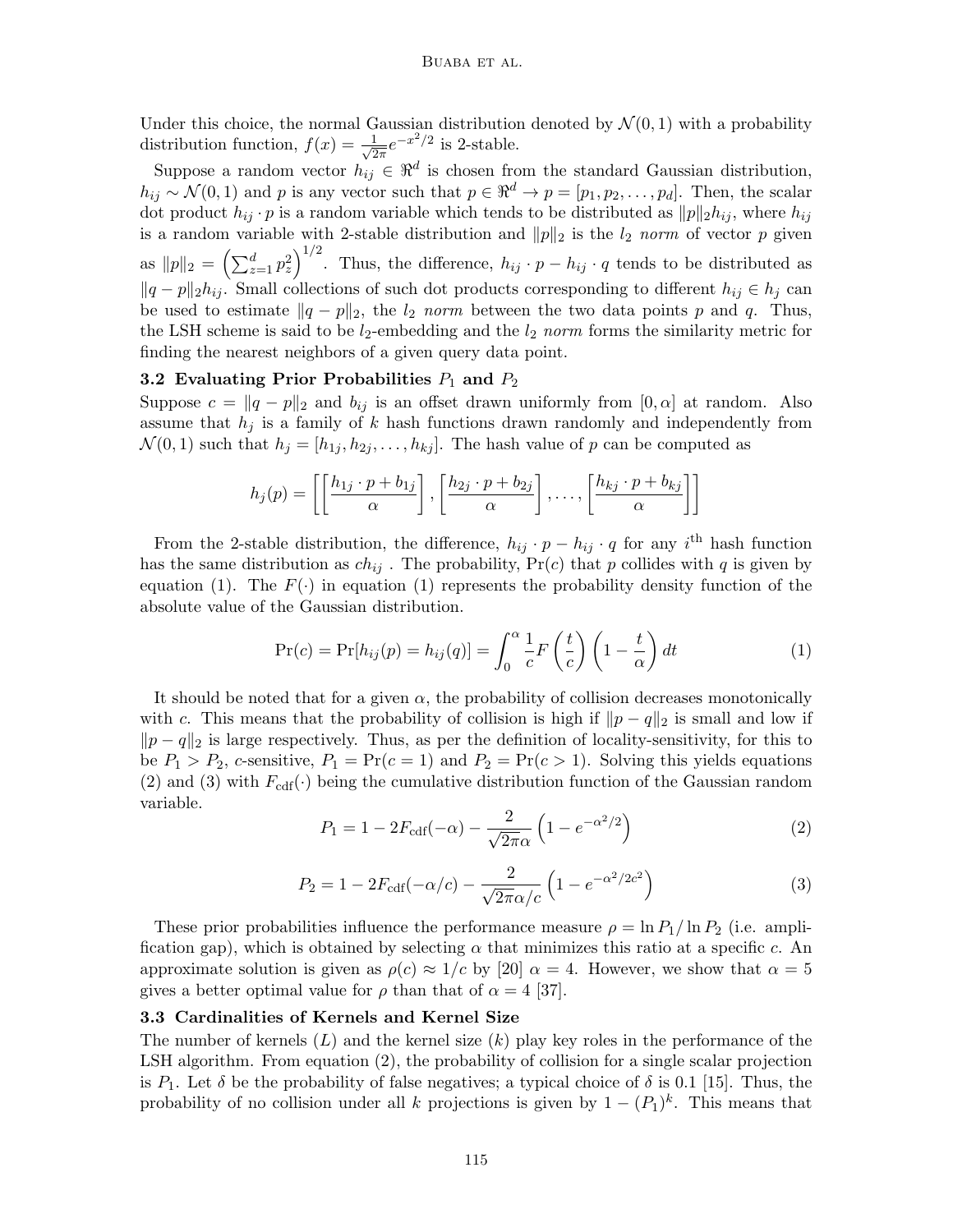the probability of no collision under all L tables is  $(1 - (P_1)^k)^L$ . Thus,  $(1 - (P_1)^k)^L \ge \delta$ , which yields equation [\(4\)](#page-5-0).

<span id="page-5-0"></span>
$$
k \le \ln(1 - \delta^{1/L}) / \ln P_1 < \log_{1/P_2} n \tag{4}
$$

Now, the only remaining variable is  $L$  and this is chosen as in equation [\(5\)](#page-5-1).

<span id="page-5-3"></span><span id="page-5-2"></span><span id="page-5-1"></span>
$$
L = n^{\rho} \tag{5}
$$

For a fixed i and j, the probability of collision under all k projections is  $Pr[h_{ij}(q^*)]$  $h_{ij}(q) \geq (P_1)^k$ . Thus,  $(P_1)^k$  is expressed from equations [\(4\)](#page-5-0) and [\(5\)](#page-5-1) by equation [\(6\)](#page-5-2):

$$
(P_1)^k = (P_1)^{\ln(1 - \delta^{1/n^{\rho}})/\ln P_1} = 1 - \delta^{1/n^{\rho}}
$$
\n(6)

Now, the probability that  $q^*$  collides with q for some i and j under the L tables is given by equation [\(7\)](#page-5-3), which, when evaluated, results in equation [\(8\)](#page-5-4).

$$
\Pr[\exists i, j : h_{ij}(q^*) = h_{ij}(q)] \ge 1 - \left(1 - \left(1 - \delta^{1/n^{\rho}}\right)\right)^{n^{\rho}} \tag{7}
$$

$$
\Pr[\exists i, j : h_{ij}(q^*) = h_{ij}(q)] \ge 1 - \delta \tag{8}
$$

<span id="page-5-4"></span>To the best of our knowledge, this is the highest provable lower bound of the probability of collision. For the widely used  $\delta = 0.1$ , the probability of collision is at least 90%.

<span id="page-5-5"></span>Suppose  $q^* \in \mathcal{P}$  such that  $||q - q^*||_2 > cR$ . Then the probability of collision under all k projections is given by equation [\(9\)](#page-5-5). Substituting for k from equation [\(4\)](#page-5-0) yields equation  $(10).$  $(10).$ 

$$
\Pr[h_{ij}(q^*) = h_{ij}(q)] \le (P_2)^k \tag{9}
$$

$$
(P_2)^k = (P_2)^{\log_{1/P_2} n} = 1/n \tag{10}
$$

<span id="page-5-6"></span>Consequently the expected number of collision is at most unity and the total expected number of collision on all  $L$  tables is  $L$ . From the Markov's inequality theorem, the probability that  $q^*$  collides with more than 2L data points is given as

$$
Pr[E(h_{ij}(q^*) = h_{ij}(q)) > 2L] < 1/2
$$

Thus, these choices for  $k$  and  $L$  meet the stated conditions (see Lemma 1 and Lemma 2). In [\[20\]](#page-10-13), the authors outlined the traditional ways for choosing these critical parameters, k and L. It is worth mentioning that our formulation cuts the L by  $1/2$ . Thus, causing approximately 50% reduction in computational and memory cost and improves the query runtime by a factor of 2.

#### 4. Algorithm Complexity

The main goal of choosing optimal parameters for the LSH is to enable the fast computations of the hash values; and to use as little memory space as possible to store these hash values. These are necessary in order to guarantee fast query runtime. Building hash tables may take quite amount of time. As a result, they are created only once and stored along with their families of hash functions. The tables are then used to answer different query inputs in sub-linear runtime.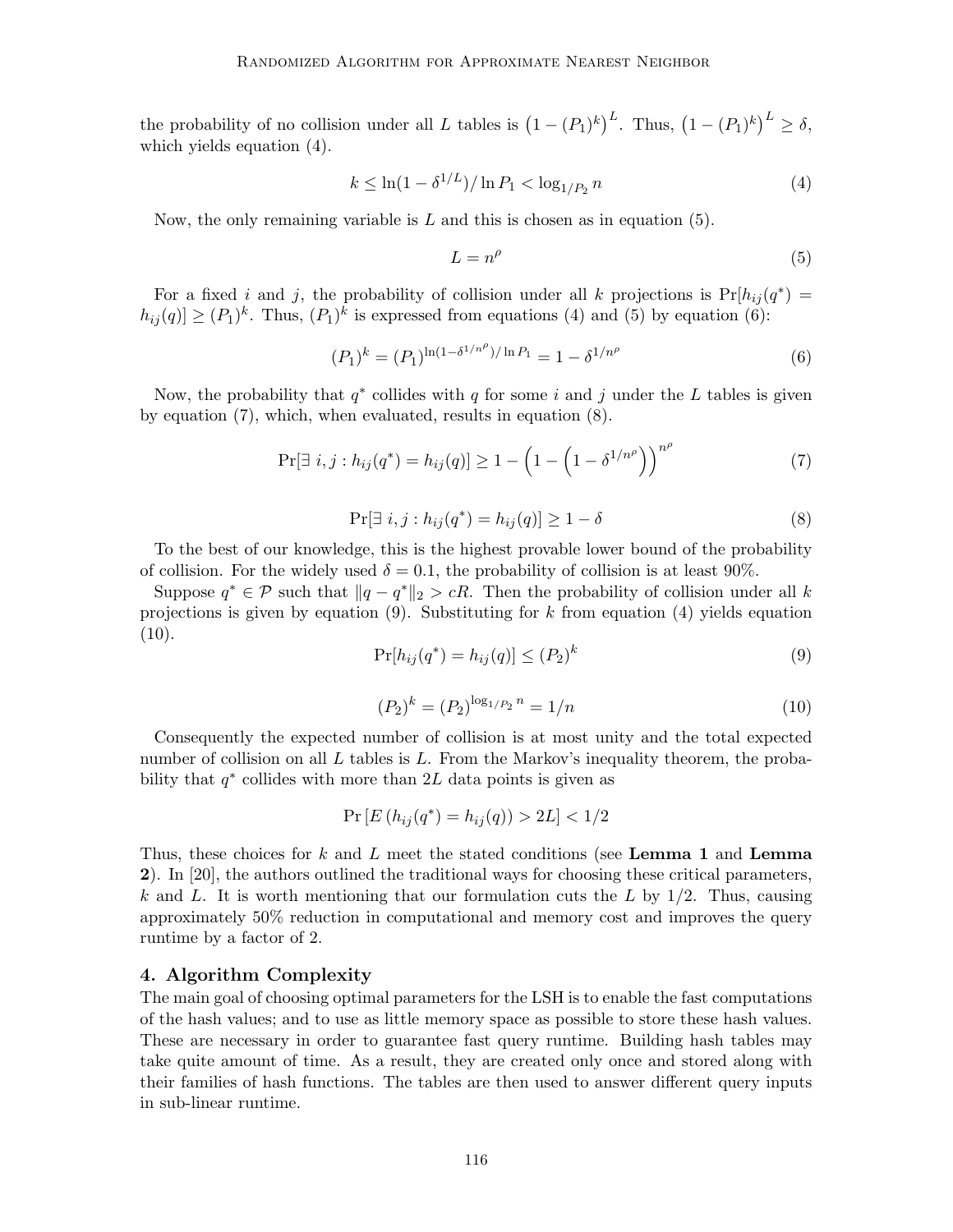# 4.1 Hash Tables Building Steps

The steps for building the hash tables are listed below:

- 1. Generate L families of hash functions,  $h_1, h_2, \ldots, h_L$  randomly and independently from  $\mathcal{N}(0,1)$  such that each  $h_j = [h_{1j}, h_{2j}, \ldots, h_{kj}]$  and each hash function  $h_{ij} \in \mathbb{R}^d \forall j \in$  $[1, 2, \ldots, L]$  and  $\forall i \in [1, 2, \ldots, k]$ .
- 2. Generate offset  $b_{ij}$  randomly, independently and uniformly from  $[0, \alpha]$  for each  $i^{\text{th}}$ hash function and each  $j^{\text{th}}$  family.
- 3. Generate L set,  $H_1, H_2, \ldots, H_L$  of random integers from the range  $[1, m]$ , independently such that each  $H_j \in \mathbb{R}^k$ .
- 4. Index all the *n* data points in  $P$  from 1 through *n*.
- 5. For each feature vector  $p \in \mathcal{P}$ , normalize p as  $\hat{p} = p / ||p||_2$ .
- 6. Compute the hash value for  $\hat{p}$  for the j<sup>th</sup> family as

$$
h_j(\hat{p}) = \left[ \left[ \frac{h_{1j} \cdot p + b_{1j}}{\alpha} \right], \left[ \frac{h_{2j} \cdot p + b_{2j}}{\alpha} \right], \dots, \left[ \frac{h_{kj} \cdot p + b_{kj}}{\alpha} \right] \right]
$$

- 7. Compute the second level hash value for  $\hat{p}$  as  $h_j^*(\hat{p}) = ((h_j(\hat{p}) \cdot H_j) \mod M) \mod m$ .
- 8. Store the index of p in the bucket  $h_j^*(\hat{p})$  on the j<sup>th</sup> table.

The M is a large prime integer close to  $2^W$ , where W is the word width of the microprocessor being used. For a 64-bit computer,  $M = 2^{64} - 5$ . In [\[38,](#page-11-11) [39\]](#page-11-12), we offer more details regarding the formulation of the equation for computing the hash values.

# 4.2 Table Lookup (Querying) Steps

The steps for table lookup are listed below:

- 1. For a given query feature vector  $q \in \mathcal{P}$  normalize q (i.e.  $\hat{q} = q/||q||_2$ ).
- 2. Compute the hash values for q as  $h_1(\hat{q}), h_2(\hat{q}), \ldots, h_L(\hat{q})$ .
- 3. Compute the second level hash values as  $h_1^*(\hat{q}), h_2^*(\hat{q}), \ldots, h_L^*(\hat{q})$ .
- 4. Use the indices in these buckets to collect their corresponding feature vectors (let us call this the Candidate set).
- 5. Compute the  $l_2$  norm between q and the entries in the Candidate set.
- 6. Retrieve the top K,  $(R, c)$ -NNs to q or terminate the search once 2L (including duplicates) items are retrieved, whichever comes first.

# 4.3 Computational Complexity

Suppose  $h_{ij}$  is the i<sup>th</sup> hash function for the j<sup>th</sup> table. Assuming that it takes one computational operation to project a data point, p, in the direction of  $h_{ij}$  (i.e.  $h_{ij} \cdot p$ ). Making k projections requires k operations. To project p onto all the L tables requires  $kL$  operations. Thus, to project all n data points requires  $nkL$  operations. As a result, the computational cost is  $\mathcal{O}(nkL)$ . The hidden constant in  $\mathcal{O}(nkL)$  depends on the dimensionality of p. For a fixed n, the computational cost grows as a function of k and L. This implies that both  $k$ and  $L$  must be at their minimum best to ensure low computational cost. The computational cost becomes  $\mathcal{O}(n^{1+\rho}\ln(1-\delta^{1/n^{\rho}})).$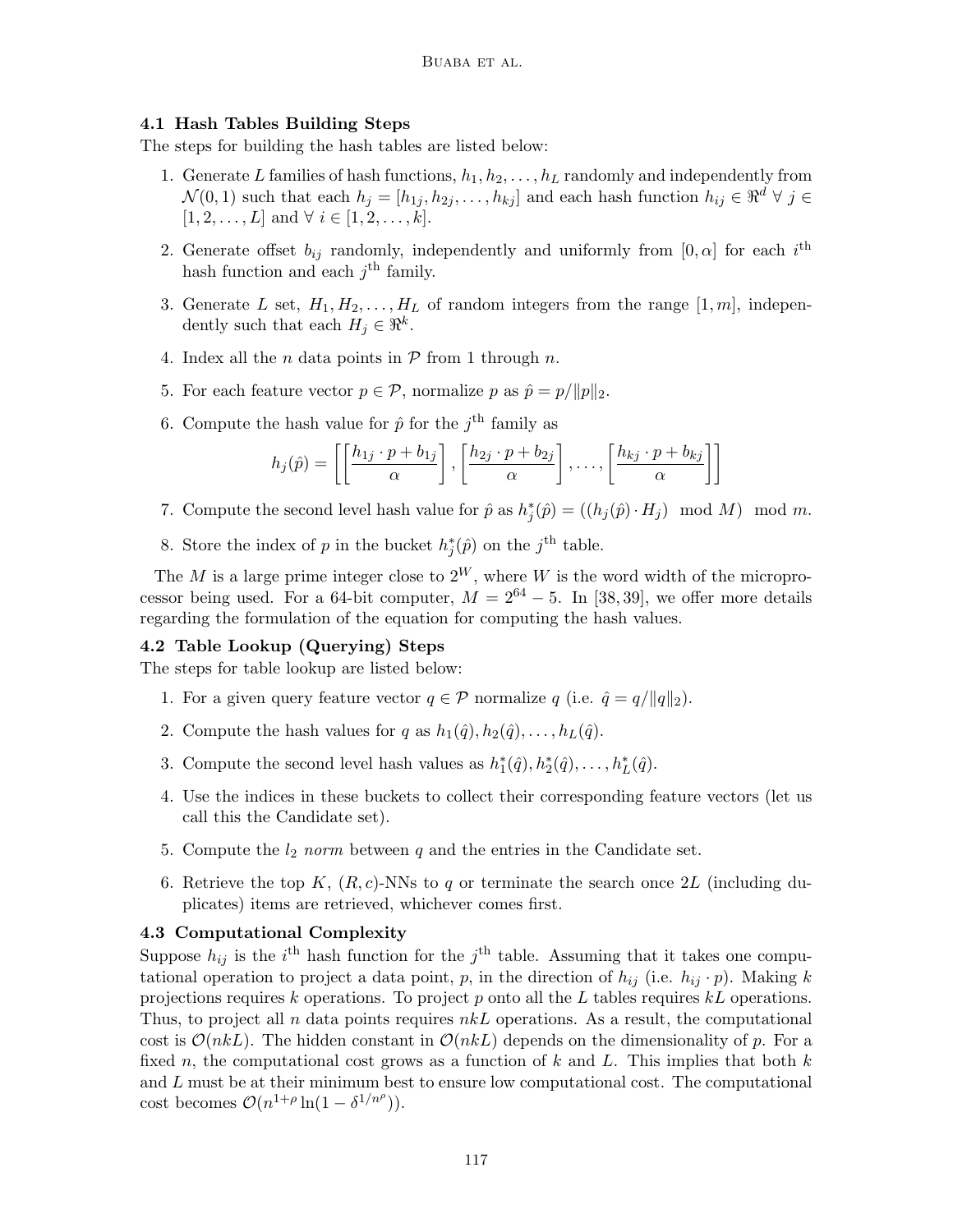# 4.4 Memory Space

To store each data point (i.e.  $p \in \mathbb{R}^d$ ) along with its k concatenated hash values on all L tables requires  $L(d + k)$  memory. If the k-concatenated values are hashed to produce a single integer, then the memory requirement reduces to  $L(d+1)$  per data point. For all n data points, the memory requirement becomes  $\mathcal{O}(dnL + nL)$ . For a large dataset this can be huge.

In our implementation however, two optimization techniques are used to reduce the memory requirement further. First, all the n data points in  $\mathcal P$  are indexed from 1 through n. The indexing is the same across all the  $L$  hash tables. This means that each data point is stored once instead of L times. This reduces the memory to  $\mathcal{O}(dn+nL)$ . Second, the single integer produced from hashing the k-concatenated values is not stored but rather used to point to a bucket. The index of the data point is then stored in that bucket. Thus, each data point can be referred to by an index. The hidden constant in  $\mathcal{O}(dn)$  depends on the data type of the data points in the dataset.

Henceforth, the memory analysis concentrates on the hash tables of the data structure. Therefore, the memory requirement to store the hash tables for all the  $n$  data point is  $\mathcal{O}(nL)$ . Once again, L has to be kept at its minimum best to achieve the best memory. The hidden constant in  $\mathcal{O}(nL)$  is the number of bytes required to point to each bucket and  $0.125\lceil \log_2 n \rceil$  bytes to store each index of the data point on each table. Thus, the memory requirement becomes  $\mathcal{O}(n^{1+\rho})$ 

#### 4.5 Query Runtime

When running a query  $q$ , two time complexities are involved. First, the time required to hash the query to a bucket on each of the  $L$  tables to retrieve the candidate set. Second, the time required to compute the distance between the query and the entries in the candidate set. Let  $\tau_h$  and  $\tau_c$  denote these respectively. Computing the hash value  $h_i(\hat{p})$  for all the tables is  $\mathcal{O}(kL)$ . The second level hash value computation is  $\mathcal{O}(L)$  and it is relatively insignificant compared to that of the first. Thus,  $\tau_h$  is  $\mathcal{O}(kL)$ . Suppose it takes one computational operation to compute the  $l_2$  norm between q and an entry in the candidate set. The expected number of entries in the candidate set is  $\alpha L$ . Thus,  $\tau_c$  becomes  $\mathcal{O}(\alpha L)$ . As a result, the total query runtime is  $\mathcal{O}(kL + \alpha L)$ .

If the  $(R, c)$ -NNs are to be sorted then the computed  $l_2$  norms have to be sorted using a sorting algorithm such as a quicksort. Let this be denoted as  $\tau_s$ . The quicksort average computational cost is  $\mathcal{O}(\alpha L \log_2 \alpha L)$ . The total query runtime becomes  $\tau_h + \tau_c + \tau_s$ . The hidden constants in these analyses depend on the dimensionality and the complexity of the data points.

# <span id="page-7-0"></span>5. Experimental Evaluation

The algorithm discussed in this paper is data-independent. In other words, the average performance of the algorithm remains fairly constant regardless of the dataset being used. We evaluated our proposed scheme on NERSCs Hopper. Hopper is a Cray XE6 machine, with a peak performance of 1.28 Petaflops/sec. Each compute node in Hopper has 2 twelvecore AMD processors and 32 GB memory. The Hopper system has a locally attached high-performance disk spaces, each of 1 PB capacity. Our input and output files are stored on this scratch disk spaces. We implemented our proposed approach using the parallel netCDF 1.4.0 and Cray MPICH 6.0.1. Both input and output file is read and written in the netCDF format. We compile both LSH build and query programs using PGI compiler version 13.6.0 with the -fast compilation flag.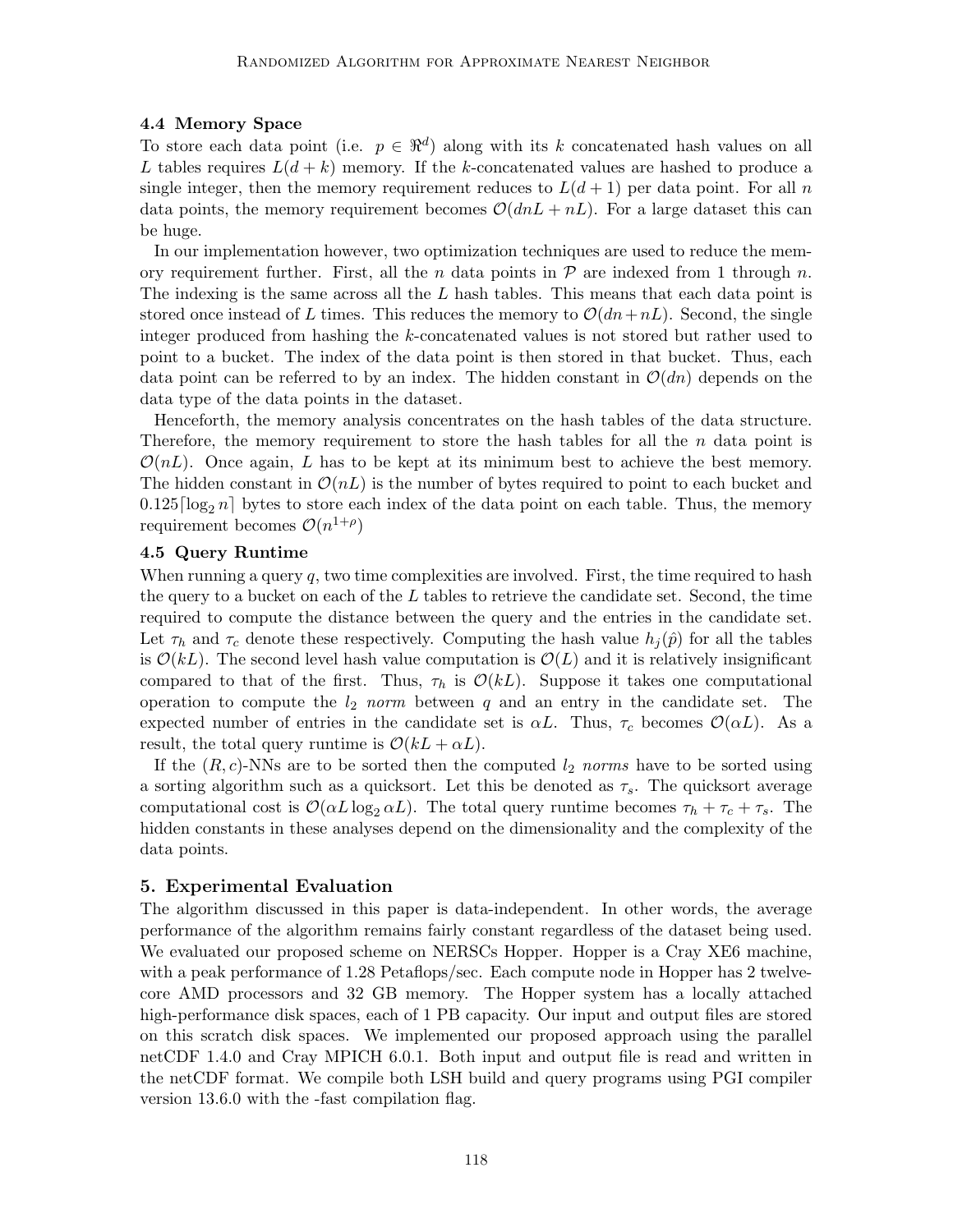

Fig. 2: (a) Breakdown of hash table building time. (b) Speedup for hash table generation.

#### 5.1 Hash Table Creation

We first evaluated the performance of our hash building scheme for the texture feature vectors of the images. The following are the parameter values used for generating hash tables:  $c = 3.3$ ,  $\delta = 0.1$ ,  $P_1 = 0.8404$ ,  $P_2 = 0.5108$ ,  $\rho = 0.2588$ ,  $n = 1604950$ ,  $\alpha = 5$ ,  $L = 76$ , and  $k = 22$ . It should be noted that the number of buckets (i.e. m) on each table is computed as a prime approximation of  $n/\alpha$ , where n is the number of items in the dataset. Also, the ceiling operator  $\lceil \cdot \rceil$  must be applied to the computation of both k and L since both have to be positive integers  $(k, L \in \mathbb{Z}^+)$ . In addition, we used a random number to seed the random number generator. Fig. [2](#page-7-0) shows the breakdown of the hash build time while varying the number of processors up to 76. The input file contains about 1.6 million texture feature vectors of images extracted from Defense Meteorological Satellite Program satellite imagery archives (about 123MB). A detailed discussion of the texture feature extraction approach could be found in [\[40\]](#page-11-13).

The generated hash table is about 557MB, about 4.5 times larger than the input file. Several observations can be made from the graphs. Since the input and output file sizes are small, the time spent on file I/O remained relatively constant. Also, the time spent on hash generation is almost negligible. The most important observation from these results is that the table generation does scale as we increased the number of processors, for a speedup of approximately 69 on 76 processes.

#### <span id="page-8-0"></span>5.2 Querying

We next performed query operations on the hash tables built from our previous experiments. The hash tables built from the previous experiments are to be used to find the nearest neighbors to any given query chosen from the dataset by searching a fraction of the entire database. We randomly selected 10 query vectors from the entire dataset (DS). Table [1](#page-8-0) shows the comparison between LSH and linear search (LS) schemes in terms of the average query runtime and the percentage of dataset scanned for the 10 queries to report the nearest neighbors.

Both LSH and LS report the top 100 nearest neighbors. We observed that LSH achieved almost  $48\times$  performance gain in average query runtime with the accuracy of 90.5%.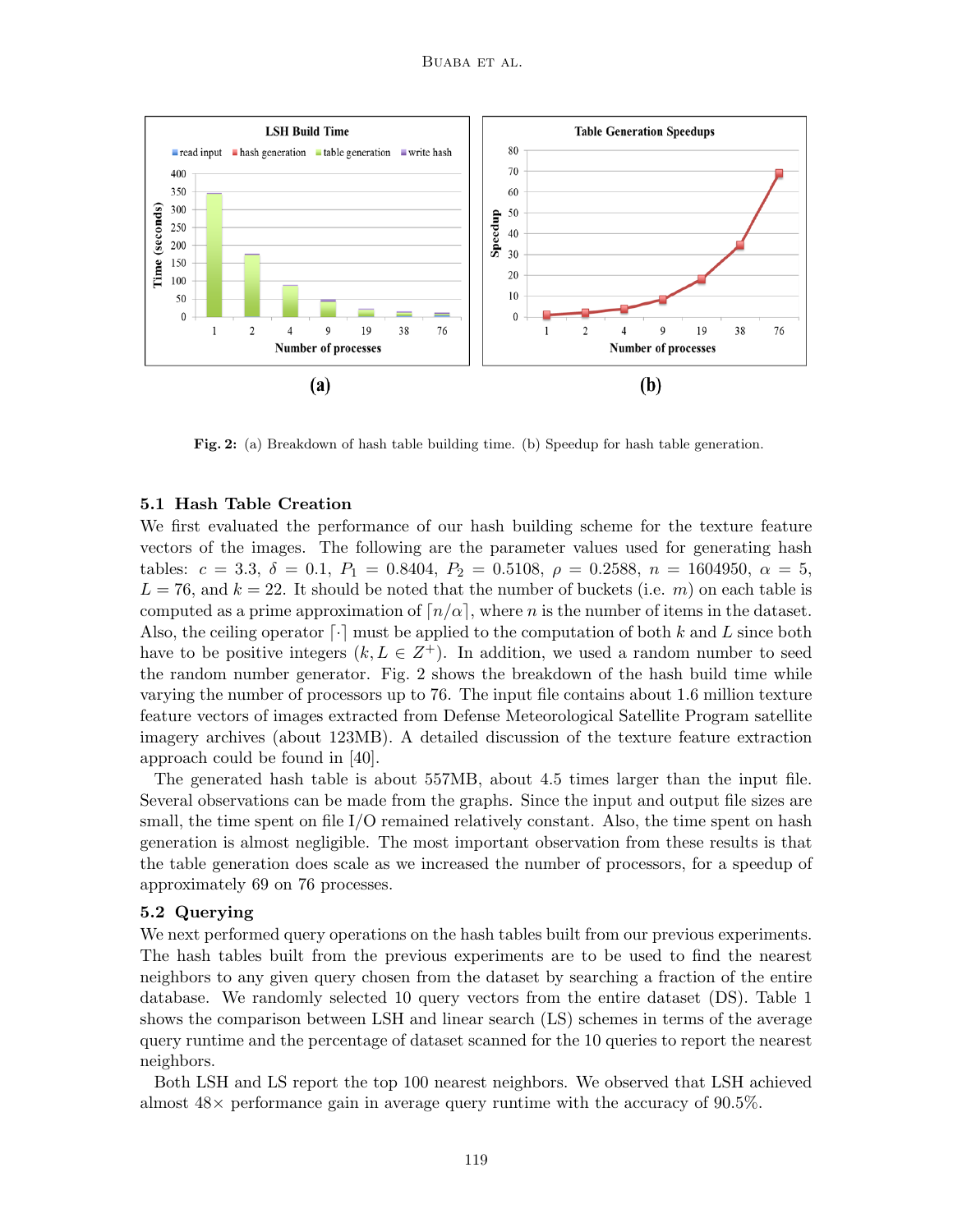

Table 1: Comparison between LSH and LS (Yardstick)

Fig. 3: (a) Visual query image and its top five similar matches. (b) Thermal query image and its top five similar.

For visual purposes, Fig. [3](#page-8-0) shows one sample query image and its top five similar visual and thermal images respectively. The images are ranked: '1' being the best similar image and '5' being the worst similar image. To understand the gain by LSH in detail, we next measured the number of images compared in LSH. Note that, the LS scheme needs to search all the dataset, or about 1.6 million items. LSH, on the other hand, compared the query with only 1.31% of the entire dataset.

#### 6. Conclusion

In a large dataset retrieval applications in which approximate matches are acceptable, LSH is very effective. Unlike linear search (LS), hash tables need to be built when using LSH and this takes time, but once this is done, LSH far surpasses LS in terms of the query runtime complexity. For implementation purposes, each hash table is only flushed to a disk after computing its hash values. LSH aims to search a fraction of the dataset to find nearest neighbors. Thus, LSH supports sublinear runtime and scalability to larger datasets. The number of tables created and the number of projections used have significant effect on the performance of the LSH. These variables are related and are dependent on size of the dataset.As has been shown in this paper, using the number of kernels to compute the size of vector fields in each kernel provides the highest provable probability of collision of related items under the LSH algorithm. Further analyses also show that, this approach achieves lower computational, lower memory and faster query runtime complexities than the traditional method, where the number of kernels is rather determined by the size of the kernel to use. The ability to create the hash tables independently enables LSH to use parallel computing resources for faster table creation as we have shown. This algorithm is extendable to all other fractional norms aside the Euclidean norm.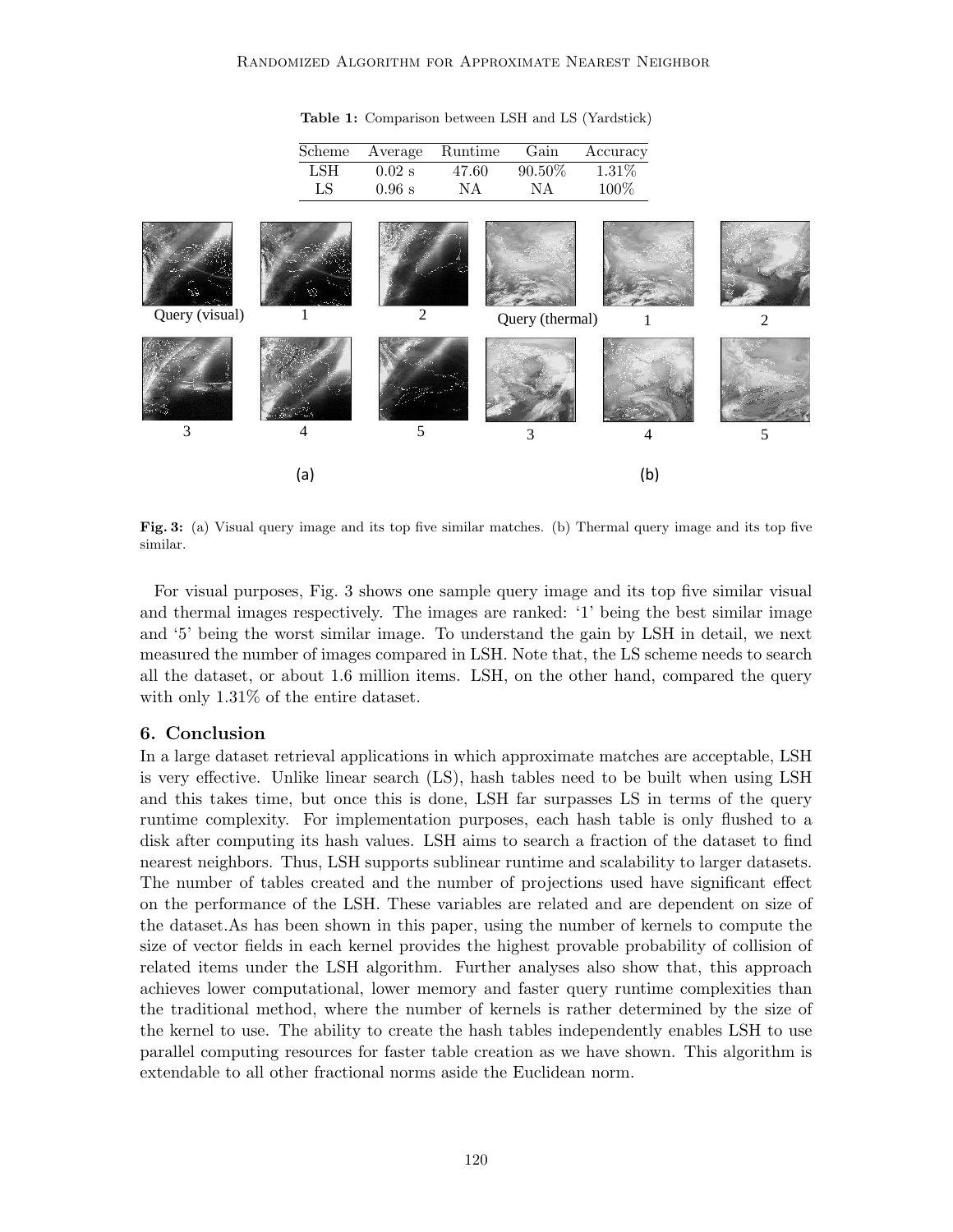# Acknowledgments

The authors are grateful to National Science Foundation (NSF); and National Oceanic and Atmospheric Administration/National Geophysical Data Center (NGDC) in Boulder, Colorado, for providing us with the DMSP satellite imagery dataset; and to the Expeditions in Computing by the National Science Foundation (NSF) for their support.

# References

- <span id="page-10-0"></span>[1] J. H. Friedman, F. Baskett, and L. J. Shustek, An algorithm for finding nearest neighbors, Computers, IEEE Transactions on, vol. C-24, pp. 1000-1006, 1975.
- [2] L. Guan and M. Kamel, Equal-average hyperplane partitioning method for vector quantization of image data, Pattern Recognition Letters, vol. 13, pp. 693-699, 1992.
- <span id="page-10-1"></span>[3] C. H. Lee and L. H. Chen, Fast closest codeword search algorithms for vector quantization, Vision, Image and Signal Processing, IEE Proceedings, vol. 141, pp. 143-148, 1994.
- <span id="page-10-2"></span>[4] B. Chang-Da and R. Gray, An improvement of the minimum distortion encoding algorithm for vector quantization, Communications, IEEE Transactions on, vol. 33, pp. 1132-1133, 1985.
- <span id="page-10-3"></span>[5] K. I. Lin, H. V. Jagadish, and C. Faloutsos, The TV-tree: an index structure for high-dimensional data, The VLDB Journal, vol. 3, pp. 517-542, 1994.
- [6] N. Roussopoulos, S. Kelley, and F. Vincent, Nearest neighbor queries, in Proceedings of the 1995 ACM SIGMOD International Conference on Management of Data, San Jose, California, United States, 1995.
- [7] D. A. White and R. Jain, Similarity indexing with the SS-tree, in Proceedings of the Twelfth International Conference on Data Engineering, pp. 516-523, 1996.
- [8] S. Berchtold, D. A. Keim, and H.-P. Kriegel, The X-tree: an index structure for high-dimensional data, in Proceedings of the 22th International Conference on Very Large Data Bases, 1996.
- <span id="page-10-4"></span>[9] S. Berchtold, C. Bhm, D. A. Keim, and H.-P. Kriegel, A cost model for nearest neighbor search in high-dimensional data space, in Proceedings of the sixteenth ACM SIGACT-SIGMOD-SIGART Symposium on Principles of Database Systems, Tucson, Arizona, United States, 1997.
- <span id="page-10-5"></span>[10] J. G. Cleary, Analysis of an algorithm for finding nearest neighbors in Euclidean space, ACM Trans. Math. Softw., vol. 5, pp. 183-192, 1979.
- <span id="page-10-6"></span>[11] J. L. Bentley, B. W. Weide, and A. C. Yao, Optimal expected-time algorithms for closest point problems, ACM Trans. Math. Softw., vol. 6, pp. 563-580, 1980.
- <span id="page-10-7"></span>[12] J. H. Friedman, J. L. Bentley, and R. A. Finkel, An algorithm for finding best matches in logarithmic expected time, ACM Trans. Math. Softw., vol. 3, pp. 209-226, 1977.
- <span id="page-10-8"></span>[13] M. Flickner, H. Sawhney, W. Niblack, J. Ashley, H. Qian, B. Dom, M. Gorkani, J. Hafner, D. Lee, D. Petkovic, D. Steele, and P. Yanker, Query by image and video content: the QBIC system, Computer, vol. 28, pp. 23-32, 1995.
- <span id="page-10-9"></span>[14] U. M. Fayyad, Advances in knowledge discovery and data mining, AAAI Press, 1996.
- <span id="page-10-10"></span>[15] M. Datar, N. Immorlica, P. Indyk, and V. S. Mirrokni, Locality-sensitive hashing scheme based on p-stable distributions, in Proceedings of the Twentieth Annual Symposium on Computational Geometry, Brooklyn, New York, USA, 2004.
- <span id="page-10-11"></span>[16] A. Gionis, P. Indyk, and R. Motwani, Similarity search in high dimensions via hashing, in Proceedings of the 25th International Conference on Very Large Data Bases, 1999.
- <span id="page-10-12"></span>[17] R. Weber, H. J. Schek, and S. Blott, A quantitative analysis and performance study for similarity-search methods in high-dimensional spaces, in Proceedings of the 24-th International Conference on Very Large Data Bases, 1998.
- [18] S. Arya, D. M. Mount, N. S. Netanyahu, R. Silverman, and A. Wu, An optimal algorithm for approximate nearest neighbor searching, in Proceedings of the Fifth Annual ACM-SIAM Symposium on Discrete Algorithms, Arlington, Virginia, United States, 1994.
- [19] S. Har-Peled, A replacement for Voronoi diagrams of near linear size, in 42nd IEEE Symposium on Foundations of Computer Science, pp. 94-94, 2001.
- <span id="page-10-13"></span>[20] P. Indyk and R. Motwani, Approximate nearest neighbors: towards removing the curse of dimensionality, in Proceedings of the Thirtieth Annual ACM Symposium on Theory of Computing, Dallas, Texas, United States, 1998.